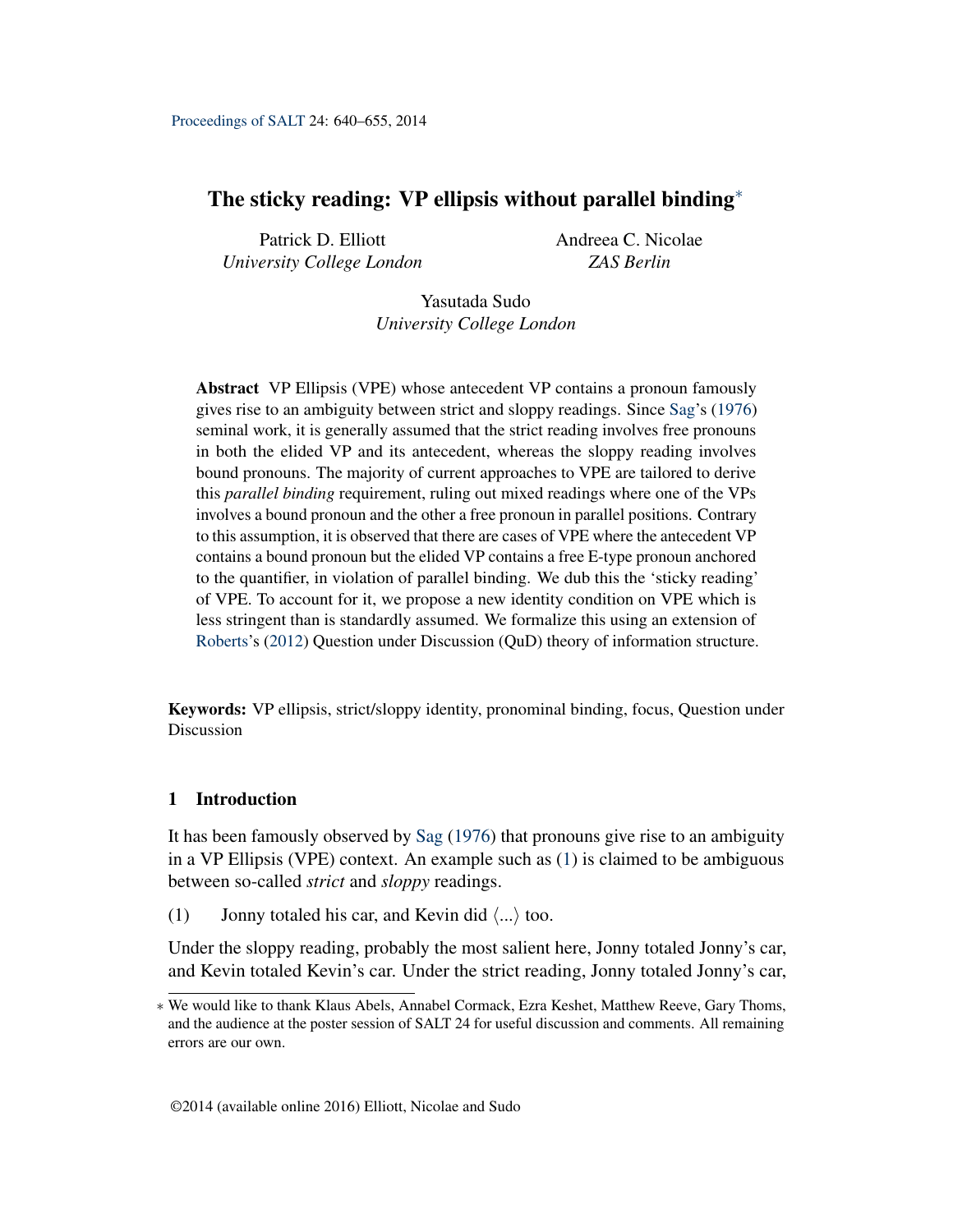and Kevin also totaled Jonny's car.<sup>[1](#page-0-1)</sup> According to [Sag'](#page-14-0)s [\(1976\)](#page-14-0) classic analysis, the strict and sloppy readings correspond to having either a free or a bound pronoun respectively in the ellipsis site (e-site). The overt pronoun may either co-refer with the referring expression *Patrick*, or it may be bound by it, but it is subject to the following requirement, which we dub *parallel binding*.

- <span id="page-1-1"></span>(2) *Parallel Binding*
	- a. If the e-site contains a free pronoun, the corresponding pronoun in the antecedent VP must be free;
	- b. If the e-site contains a bound pronoun, the corresponding pronoun in the antecedent VP must be bound.

[Sag'](#page-14-0)s [\(1976\)](#page-14-0) parallel binding has been highly influential, and most, perhaps all, theories of VPE found in the current literature that we are familiar with are tailored to enforce it in one way or another (e.g., [Dalrymple, Shieber & Pereira](#page-13-0) [1991;](#page-13-0) [Rooth](#page-14-2) [1992;](#page-14-2) [Fiengo & May](#page-13-1) [1994;](#page-13-1) [Heim & Kratzer](#page-14-3) [1998;](#page-14-3) [Büring](#page-13-2) [2005\)](#page-13-2). Contrary to this long-held assumption, however, we present data showing that there are instances of VPE that do not involve parallel binding, which we dub the 'sticky reading'. By way of illustration, consider [\(3\)](#page-1-0).

<span id="page-1-0"></span>(3) None of the authors proofread his paper. So the editor did  $\langle ... \rangle$  (instead).

In addition to the strict and sloppy readings, [\(3\)](#page-1-0) has a third reading that can be paraphrased as 'The editor proofread all the authors' papers'. We will claim that this reading, which we dub the *sticky reading*, involves a definite term in the e-site in the following manner. $2$ 

(4) [None of the authors]<sup>*x*</sup> proofread his<sub>*x*</sub> paper. So the editor did  $\langle$  proof read them/the authors' papers $\rangle$  (instead).

The definite term here could be a pronoun or a definite description. We remain agnostic as to which is contained in the VPEs in our examples, leaving it as a possibility that both options are in principle available. But for ease of exposition, we sometimes speak as if it is a definite description.

Importantly, the sticky reading violates parallel binding in that the pronoun in the antecedent VP is bound by the quantifier, while the elided VP has no bound pronoun in the corresponding position. The purpose of the present paper is to discuss the consequences of this observation for the theory of VPE. In particular, we argue

<sup>1</sup> There is also a third, strict reading on which the referent of the overt pronoun is resolved as some contextually-salient individual, e.g. Daniel. Under this reading, Jonny totaled Daniel's car, and Kevin also totaled Daniel's car.

<sup>2</sup> Throughout the paper, binding and anaphoric relations are indicated by superscripts and subscripts, and the e-site is marked by  $\langle \ \rangle$ .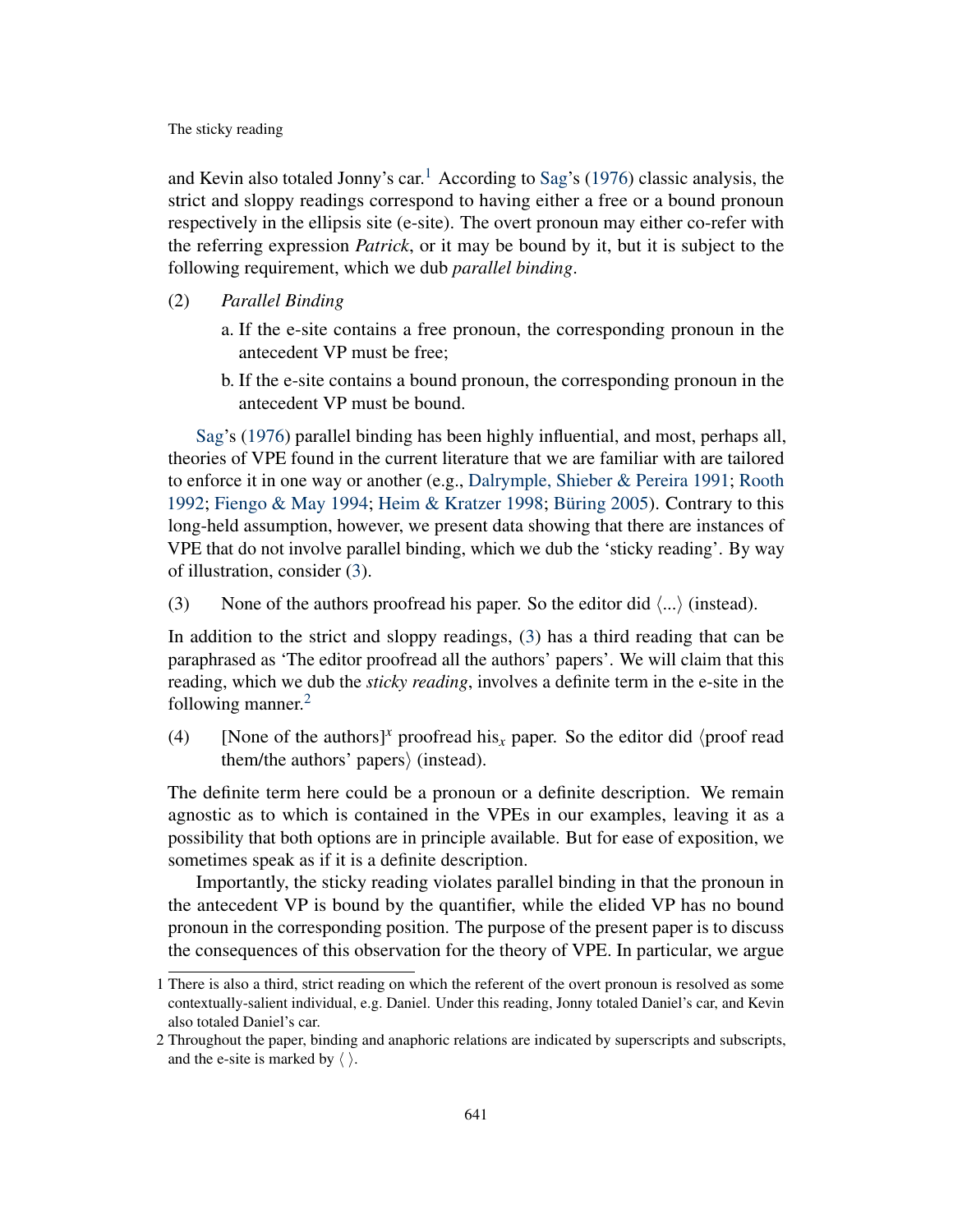that the sticky reading is problematic by zooming in on [Rooth'](#page-14-2)s [\(1992\)](#page-14-2) *Parallelism Condition* as a representative theory. Instead of the Parallelism Condition, we put forward two conditions on VPE. Although our account is still preliminary, it successfully captures examples of sticky readings like [\(3\)](#page-1-0) in simple cases, unlike previous theories.

This paper is structured as follows. In Section [2,](#page-2-0) we introduce crucial data illustrating the availability of the sticky reading. In Section [3,](#page-5-0) we argue that the sticky reading poses a serious challenge for theories that require parallel binding, focusing on the version of the problem for [Rooth](#page-14-2) [1992.](#page-14-2) Then in Section [4](#page-7-0) we will propose two conditions on VPE, the *Focus Condition* and the *Discourse Condition*. The latter is stated in terms of an extension of [Roberts'](#page-14-1)s [\(2012\)](#page-14-1) QuD framework. Section [5](#page-12-0) concludes.

# <span id="page-2-0"></span>2 Sticky readings

We are actually not the first to point out the existence of sticky readings. For instance, [Fiengo & May](#page-13-1) [\(1994:](#page-13-1) 101) discuss the following example.

<span id="page-2-1"></span>(5) Many students think they are smart, but the professor doesn't  $\langle ... \rangle$ .

Citing [Lappin](#page-14-4) [\(1992\)](#page-14-4) and T. Nishigauchi (p.c. to [Fiengo & May](#page-13-1) [\(1994\)](#page-13-1)) the authors note that despite the fact that the pronoun in the antecedent clause is interpreted as a bound variable, the pronoun in the ellipsis site is interpreted as an E-type pronoun denoting the students who consider themselves to be smart. This is a sticky reading in our sense.

Likewise, [Dalrymple, Shieber & Pereira](#page-13-0) [\(1991:](#page-13-0) 429) present the following data.

<span id="page-2-2"></span>(6) Every student revised his paper, and then Bill did  $\langle ... \rangle$ .

This sentence has a reading where Bill revised all of the students' papers. Again, despite the fact that the pronoun *his* in the antecedent clause is bound, the e-site does not seem to involve a bound pronoun, contradicting parallel binding.

Nonetheless, these authors do not see the above examples as particularly problematic. [Fiengo & May](#page-13-1) [\(1994\)](#page-13-1) maintain that in both clauses the pronouns are anaphoric to the quantificational NP *many students* (in their parlance marked as  $\alpha$ -occurrences). Thus, according to their view, the sticky reading of [\(5\)](#page-2-1) is a sub-case of the strict reading. While we will argue for a very similar view where the e-site contains a definite description dependent on the quantifier, Fiengo  $\&$  May's analysis runs into problems. Whereas their analysis is applicable to the above example, [\(5\)](#page-2-1), cases like [\(3\)](#page-1-0) and [\(6\)](#page-2-2), where the pronoun in the antecedent is clearly a bound pronoun (or what they call a β-occurrence), do not seem to be amenable to the same explanation.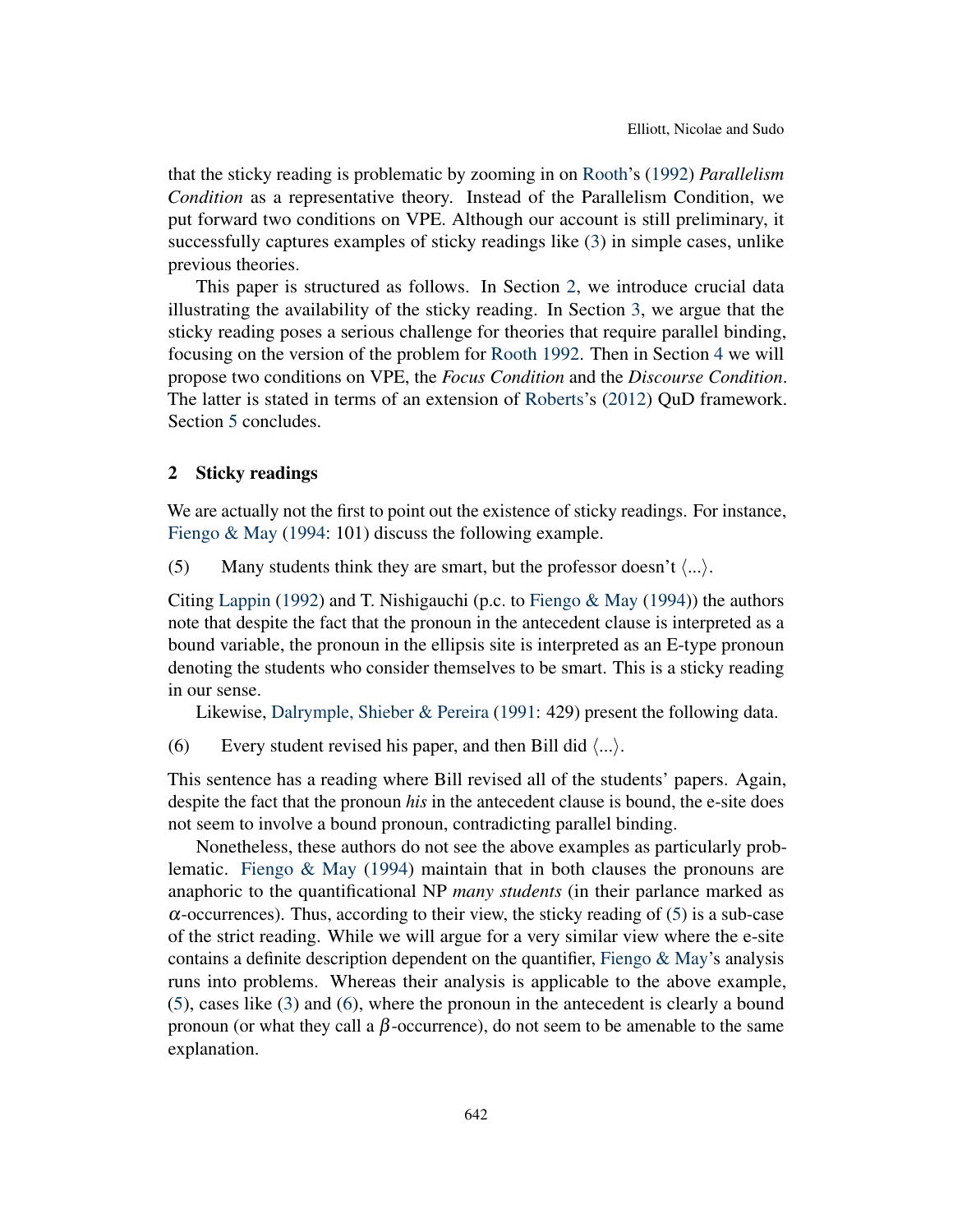[Dalrymple et al.](#page-13-0) [\(1991\)](#page-13-0), on the other hand, suggest that in [\(6\)](#page-2-2) the quantificational phrase *every student* takes scope over both sentences, thus binding both the pronoun in the antecedent VP and the pronoun in the e-site, as in the following paraphrase:

(7) Every student revised his paper and then Bill revised it.

[\(Dalrymple et al.](#page-13-0) [1991:](#page-13-0) 429)

This is an instance of so-called 'telescoping', i.e., a phenomenon where certain quantifiers (apparently) extend their scope across sentential boundaries, binding pronouns in a subsequent sentence (Poesio  $&\&$  Zucchi [1992\)](#page-14-5). Here are some examples of telescoping that are independent of the sticky reading.

- (8) a. Each degree candidate accepted his diploma and his mother took a picture.
	- b. Each degree candidate walked to the stage. He took his diploma from the Dean and returned to his seat. [\(Keshet](#page-14-6) [2008:](#page-14-6) 324)

[Dalrymple et al.'](#page-13-0)s idea is, therefore, that examples like [\(6\)](#page-2-2) generally involve telescoping, whereby the sticky reading can be thought of as a sub-case of the sloppy reading. However, there are examples of sticky readings that are not amenable to this analysis, but can only be correctly analysed if we take the VPE to contain a definite term. We present six such cases here.

First, we observe that negative quantifiers also give rise to sticky readings, as we already saw in [\(3\)](#page-1-0), repeated here.

(9) None of the authors proofread his paper. So the editor did  $\langle ... \rangle$ .

The second sentence has a sticky reading that says that the editor proofread all of the authors' papers. Notice especially that this entails that the editor did proofread at least one paper. If we analyse this example with telescoping, however, the resulting reading, as illustrated informally in [\(10\)](#page-3-0), will be too weak.

<span id="page-3-0"></span>(10)  $\neg \exists x [x \text{ is one of the authors and } x \text{ proofread } x \text{'s paper.}$ So the editor proofread *x*'s paper]

In particular, [\(10\)](#page-3-0) does not entail that the editor did any proofreading. On the other hand, if the VPE contains a definite term, as in  $(11)$ , the correct truth-conditions are derived.

<span id="page-3-1"></span>(11) So the editor did  $\langle$  proofread the authors' papers $\rangle$ .

Secondly, the telescoping analysis makes the wrong predictions about the scope interaction between the quantifier and the connective in sentences like the following.

(12) Each of the boys revised his paper. So Prof. Jones didn't.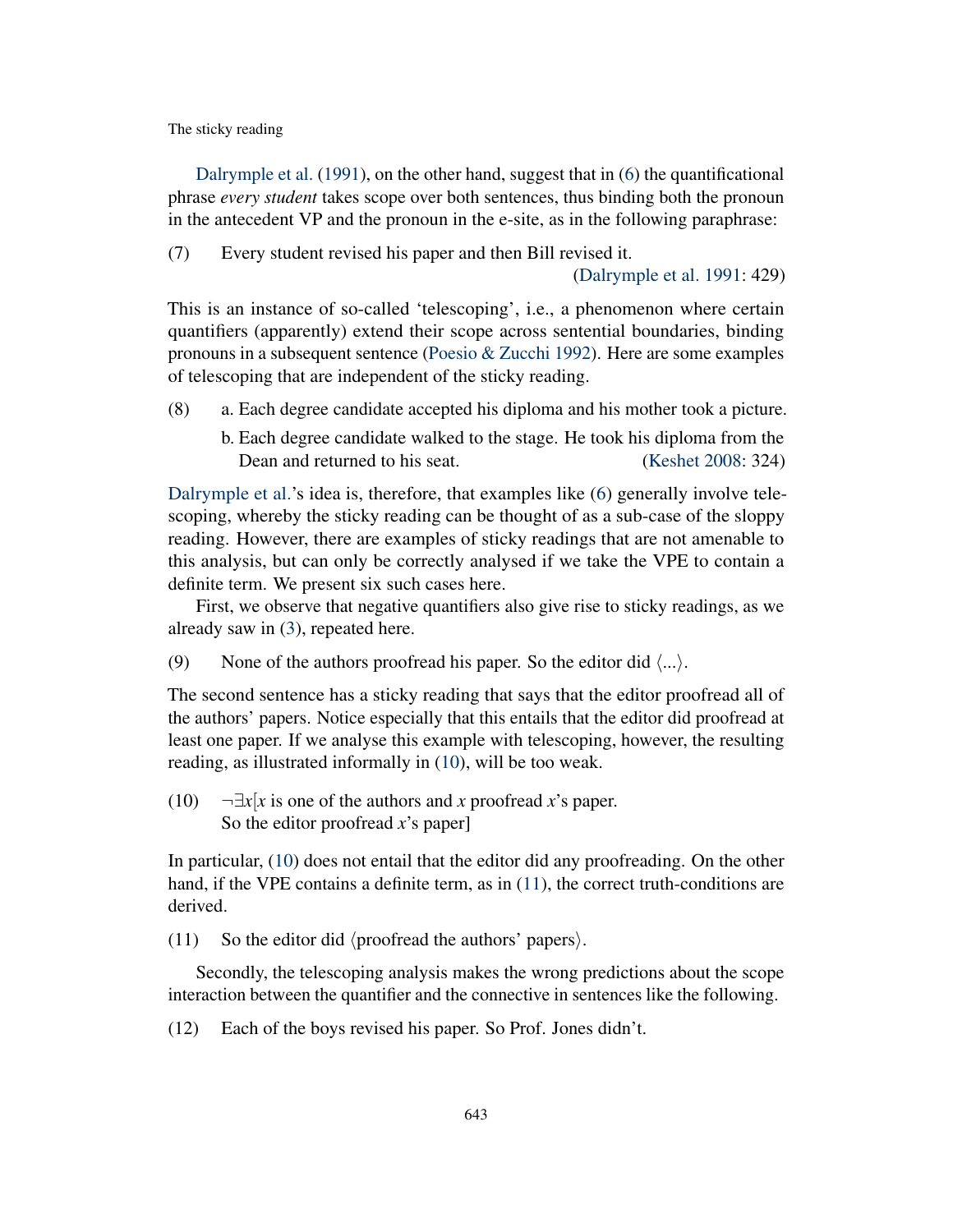This example has a distinct reading where Prof. Jones didn't do any revising because every one of the boys has revised his paper. In order words, the universal quantifier takes scope below the connective *so*. If the quantifier took scope over both sentences, this scopal relation would remain unaccounted for. On the other hand, under our analysis, the correct scope relation is captured, with *so* referring back to the first sentence as a whole as the reason for the second sentence.

Thirdly, the sticky reading is observed with a universal quantifier embedded in a finite clause, which is considered to be a scope island.

(13) John told me that every boy revised his paper. In that case, Prof. Jones mustn't have  $\langle \ldots \rangle$ .

The second sentence here can be understood as: 'In that case, Prof. Jones mustn't have revised the boys' papers'. This is unexpected if telescoping is what is behind the sticky reading, while it is exactly what our analysis with a definite term would predict.

Fourthly, several of our informants found a continuation with a singular definite degraded.

- <span id="page-4-0"></span>(14) a. ?\* Each of the boys revised his paper. So Prof. Jones didn't revise [his paper]/it.
	- b. ?\* None of the boys revised his paper. So Prof. Jones revised his paper/it.

The very same speakers who find the continuation with a singular pronoun degraded (including one of the authors), nonetheless find VPE under the sticky reading perfectly acceptable. This suggests that for these speakers at least, the sticky reading cannot be explained by invoking an exceptionally wide-scope quantifier. On the other hand, these judgments are accounted for under our analysis with a definite description with a reasonable assumption that telescoping is subject to various pragmatic constraints that are violated in [\(14\)](#page-4-0) for some speakers (see below), while E-type anaphora with a plural definite term is perfectly felicitous for all speakers in these examples.

Fifthly, if the subject of the second sentence is plural, as in the following example, a cumulative interpretation is possible under the sticky reading.

(15) None of the boys revised his paper. So three professors did  $\langle ... \rangle$  instead.

The second sentence here has a reading where the three professors each revised a subset of the papers written by the boys, but collectively covers all their papers. Again, telescoping cannot account for this interpretation, while our analysis with a definite term predicts it, given that the following sentence has a cumulative reading (see, e.g. [Beck & Sauerland](#page-13-3) [2000](#page-13-3) for detailed discussion of the cumulative reading).

(16) Three professors revised the boys' papers.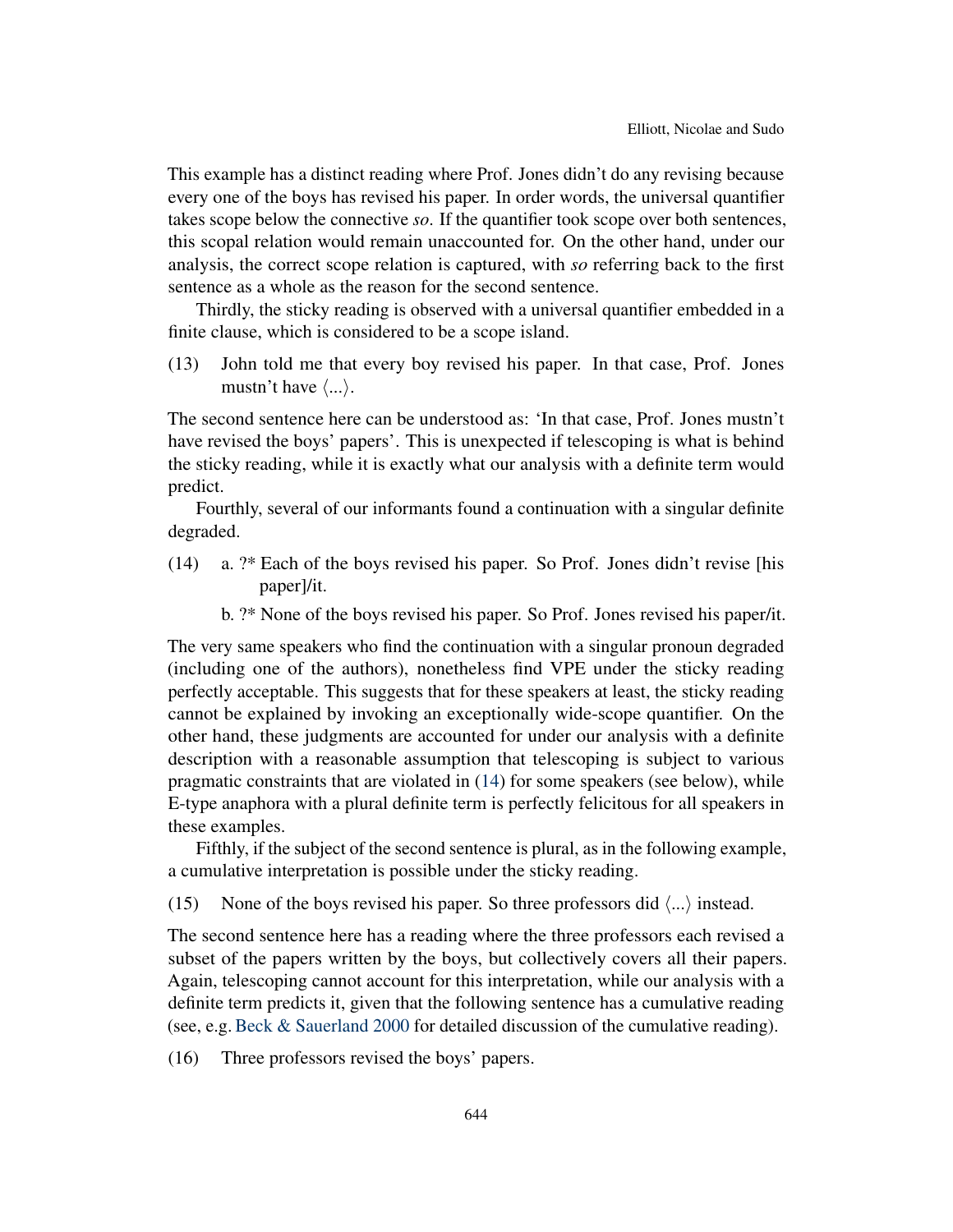Finally, [Keshet](#page-14-6) [\(2008\)](#page-14-6) observes that telescoping is sensitive to the *coherence relations* (in the sense of [Kehler](#page-14-7) [2002,](#page-14-7) [2011\)](#page-14-8) that hold between sentences. For instance, a telescoping reading isn't available if the two sentences stand in [Kehler'](#page-14-7)s EXPLANATION coherence relation, as in the following example, where the first sentence is the explanandum, and the second the explanans.

(17) # Each of my friends is dishonest. Because he's a politician.

On the other hand, the sticky reading is in principle available when the two sentences stand in an EXPLANATION relation, as demonstrated by the following example, which can express that Prof. Jones revised the students' papers.

(18) Each of the students didn't revise his paper. Because Prof. Jones did  $\langle ... \rangle$ .

This observation suggests that constraints on the availability of the sticky reading aren't reducible to constraints on telescoping. Under our analysis with a definite term, on the other hand, this observation is unproblematic, as the following discourse is perfectly felicitous.

(19) Each of the students didn't revise his paper. Because Prof. Jones revised the students' papers.

While these arguments are not intended to rule out the possibility that there are instances of VPE with telescoping quantifiers, they constitute strong evidence we cannot explain away the sticky reading as always involving telescoping quantifiers, and therefore as a sub-case of the sloppy reading. Furthermore, in the following section we argue that they constitute a problem for existing theories of VPE. For reasons of space, we will only discuss [Rooth'](#page-14-2)s [\(1992\)](#page-14-2) theory, which has been especially influential in the literature.

# <span id="page-5-0"></span>3 Rooth's parallelism condition

[Rooth](#page-14-2) [\(1992\)](#page-14-2) enforces parallel binding as defined in [\(2\)](#page-1-1) at the syntax-semantics interface via the *Parallelism Condition*, stated as follows.<sup>[3](#page-0-1)</sup> Here,  $[\![\alpha]\!]$ <sup>*g*</sup> is the ordinary

<span id="page-5-2"></span>b.  $*...$ did (hear about them). [Rooth](#page-14-2) [\(1992:](#page-14-2) 8)

In the following discussion we abstract away from these concerns, but the identity condition we propose, since it is semantic in nature, will ultimately needed to be supplemented by some version of

<sup>3</sup> It should be noted that [Rooth](#page-14-2) [\(1992\)](#page-14-2) also postulates a syntactic identity condition, since the Parallelism Condition defined in [\(20\)](#page-6-0) alone runs into an over-generation problem. Namely, it incorrectly predicts that *implicational bridging*, which is sufficient to license phonological reduction as in [\(ia\)](#page-5-1) should also be sufficient to license VPE, as in [\(ib\)](#page-5-2).

i. First someone told Mary about the Budget cuts, then Sue*F*...

<span id="page-5-1"></span>a. ....*heard about them*.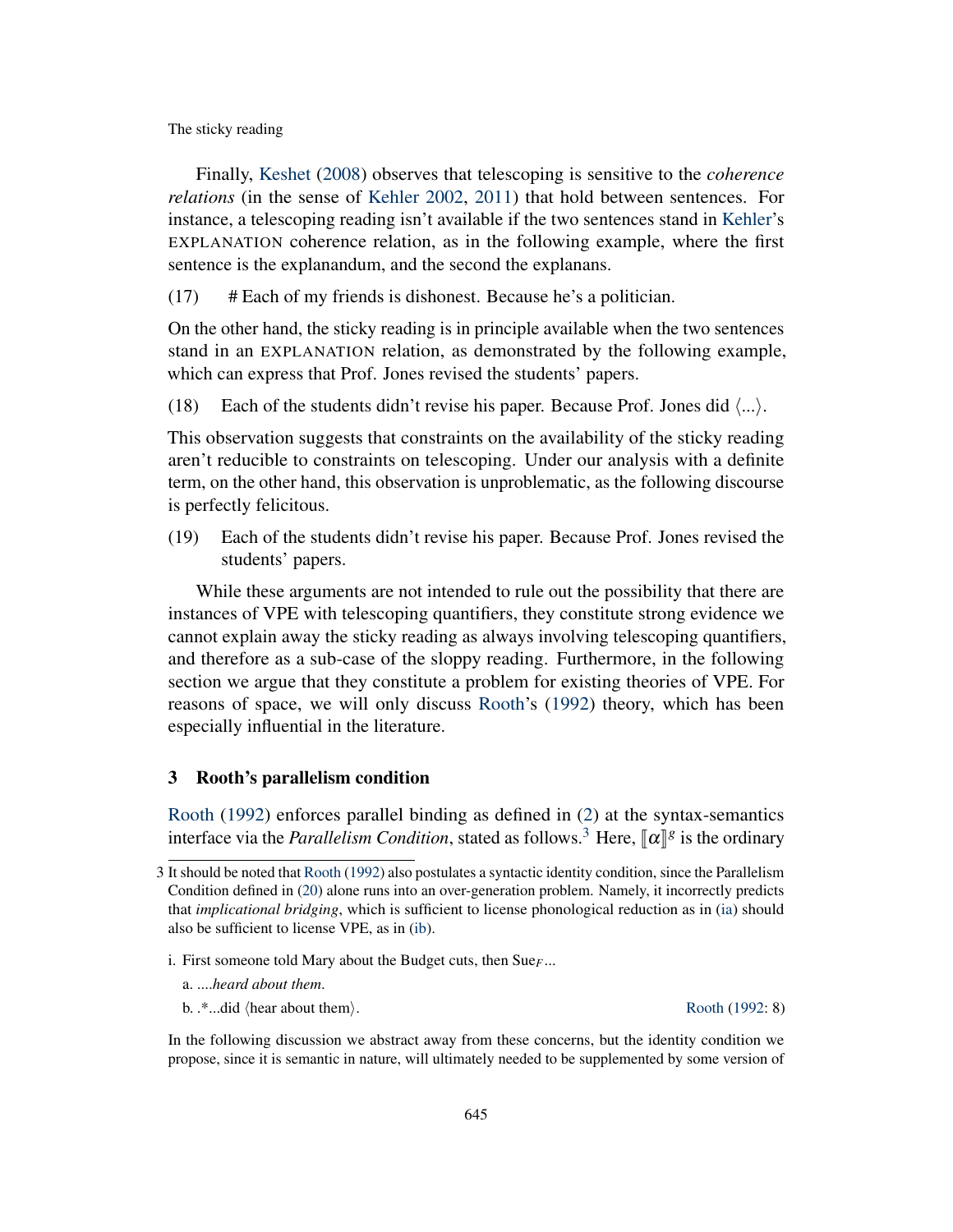semantic value of  $\alpha$  and  $\|\alpha\|^g$  is the focus semantic value of  $\alpha$ , as defined in the standard Roothian alternative semantics.<sup>[4](#page-0-1)</sup>

<span id="page-6-0"></span>(20) Parallelism Condition

There must be a constituent  $PD<sub>E</sub>$  that reflexively dominates VPE and a constituent PD*<sup>A</sup>* that reflexively dominates the antecedent VP such that  $[PD_A]^g \in ||PD_E||^g$  for all *g*.

This condition rules out 'mixed readings' that violate parallel binding. In order to see this, consider the following example, where the second sentence lacks the mixed reading that Prof. Jones cited Prof. Smith's paper.

<span id="page-6-5"></span>(21)  $*$  [None of the students of Prof. Smith's<sup>y</sup>]<sup>x</sup> cited his<sub>x</sub> paper. Prof. Jones did  $\langle$ cite his<sub>*y*</sub> paper $\rangle$ .

Here,  $PD_E$ , which we take to be the second sentence of (21), contains a free pronoun, and its focus value is as in [\(22\)](#page-6-1). We assume that the subject 'Prof. Jones' is focused and that it denotes a generalised quantifier, and  $g(y)$  = Prof. Smith.

<span id="page-6-1"></span>(22)  $\Vert$ [Prof. Jones] $_F$  \cite his<sub>y</sub> paper) $\Vert$ *g*  $\mathcal{L} = \{ \lambda w. Q(\lambda x. x \text{ didn't cite Prof. Smith's paper in } w) \mid Q \in D_{\langle et, t \rangle} \}$ 

On the other hand, PD*A*, which we take to be the first sentence, contains a bound variable, so its ordinary semantic value is [\(23\)](#page-6-2).

<span id="page-6-2"></span>(23) [[None of the students of Prof. Smith's<sup>*y*</sup>]<sup>*x*</sup> cited his<sub>*x*</sub> paper]<sup>[8</sup><br>  $\frac{1}{2}$  *y* none of the students of Prof. Smith's gited his own p  $= \lambda w$ . none of the students of Prof. Smith's cited his own paper in *w* 

Clearly,  $(23) \notin (22)$  $(23) \notin (22)$  $(23) \notin (22)$ , so the Parallelism Condition is not satisfied and consequently VPE is not available, which is a desirable result.

The Parallelism Condition is satisfied only under parallel binding. More specifi-cally, if the first sentence meant [\(24\)](#page-6-3) instead, we would have  $(24) \in (22)$  $(24) \in (22)$ .

<span id="page-6-3"></span>(24) [[None of the students of Prof. Smith's<sup>*y*</sup>]<sup>*x*</sup> cited his<sub>*y*</sub> paper]<sup>[8</sup><br>-  $\lambda$ *y*; pope of the students of Prof. Smith's cited Prof. Smit  $= \lambda w$ . none of the students of Prof. Smith's cited Prof. Smith's paper in *w* 

And indeed, this is the strict reading, which is available. Similarly, if the second sentence meant [\(25\)](#page-6-4), we would have [\(23\)](#page-6-2) $\in$ (25), which corresponds to the sloppy reading.

<span id="page-6-4"></span>(25)  $\left\| \left[ \text{Prof. Jones} \right]_F^z \left\langle \text{cite his}_z \text{ paper} \right\rangle \right\|$ *g*  $= \{ \lambda w. Q(\lambda x. x \text{ didn't cite } x \text{'s paper in } w) \mid Q \in D_{\langle et, t \rangle} \}$ 

syntactic identity.

<sup>4</sup> If  $\alpha$  is a terminal node, then  $\|\alpha\|^g = D_{\tau}$  where  $\tau$  is the type of  $\llbracket \alpha \rrbracket^g$ . If  $\alpha$  is a branch-<br>ing node whose children are  $\beta$  and  $\alpha$  such that  $\llbracket \beta \rrbracket^g \subset D_{\tau}$  and  $\llbracket \alpha \rrbracket^g \subset D_{\tau}$  then  $\|\$ ing node whose children are  $\beta$  and  $\gamma$  such that  $[\![\beta]\!]^g \in D_{\langle \sigma,\tau \rangle}$  and  $[\![\gamma]\!]^g \in D_{\sigma}$ , then  $\|\alpha\|^g =$  ${b(c) | b \in ||\beta||^g \land c \in ||\gamma||^g}.$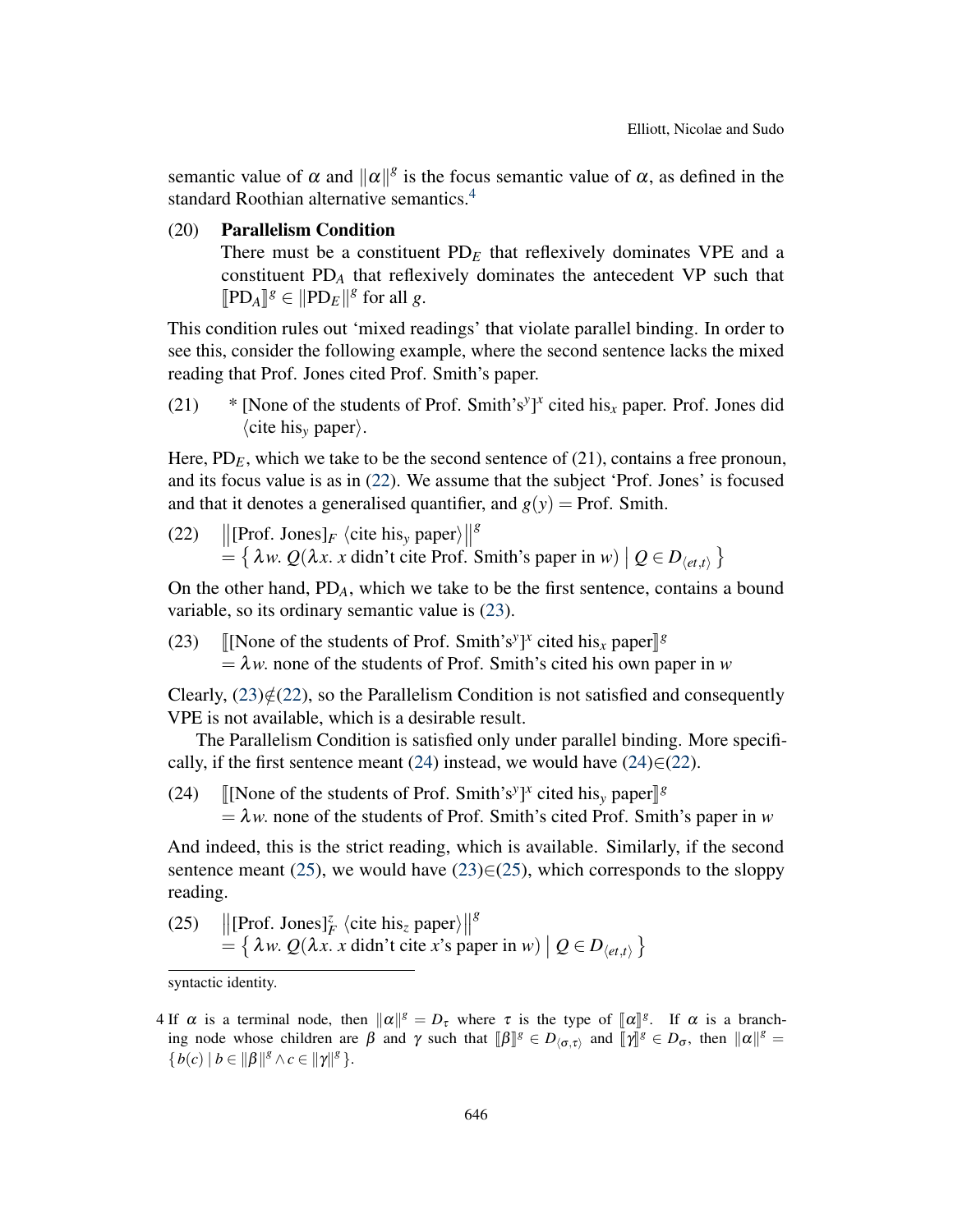In conclusion, given that the sticky reading has essentially the same structure as the mixed reading in [\(21\)](#page-6-5) above, except that the pronoun in the VPE is an E-type pronoun and denotes all the students of Prof. Smith's, the Parallelism Condition undergenerates, as it incorrectly rules out such readings.

#### <span id="page-7-0"></span>4 Our analysis

Instead of [Rooth'](#page-14-2)s [\(1992\)](#page-14-2) Parallelism Condition, we postulate the following two conditions. Here and below, 'E-Cl' refers to the clause containing the VPE and 'A-Cl' refers to the antecedent clause.

- <span id="page-7-1"></span>(26) a. Focus Condition:  $\|E-C\|$  entails  $\|A-C\|$ .
	- b. Discourse Condition (Informal): E-Cl is 'dependent' on A-Cl in the discourse.

In what follows, we will discuss these two conditions in turn. Before moving on, however, one caveat is in order. To simplify the discussion, in this paper we will only look at VPEs in non-embedded declarative clauses (although we will see a couple of examples of VPE in questions in this section). Thus, A-Cl and E-Cl are assumed here to be simple declarative clauses. See Section [5](#page-12-0) for some preliminary discussion on more complex cases.

#### 4.1 The focus condition

One crucial difference between the sticky reading and other mixed readings is that under the sticky reading, the two sentences are about the same set of objects. For instance, for our initial example [\(3\)](#page-1-0), both sentences are about the same set of papers by the same set of authors. The Focus Condition, as in [\(26a\)](#page-7-1), is meant to capture this intuition.

The Focus Condition refers to the entailment relation between two focus values. Since both A-Cl and E-Cl are sentences, these focus values are sets of propositions. Thus the entailment relation is different from the canonical one that holds between two sentences or propositions. We borrow the following notion of entailment that is often used for entailment between questions [\(Groenendijk & Stokhof](#page-13-4) [1984:](#page-13-4) 16).

(27) Let  $Q$  and  $Q'$  be sets of propositions.  $Q$  entails  $Q'$  iff every complete answer to  $Q$  is a complete answer to  $Q'$ .

Although the focus values of sentences are not 'questions' in the normal sense, they are the same semantic objects as question denotations, namely sets of propositions [\(Hamblin](#page-13-5) [1973;](#page-13-5) [Karttunen](#page-14-9) [1977\)](#page-14-9). Therefore, this notion of entailment can apply to them. As will become clear shortly, however, we cannot adopt the standard notion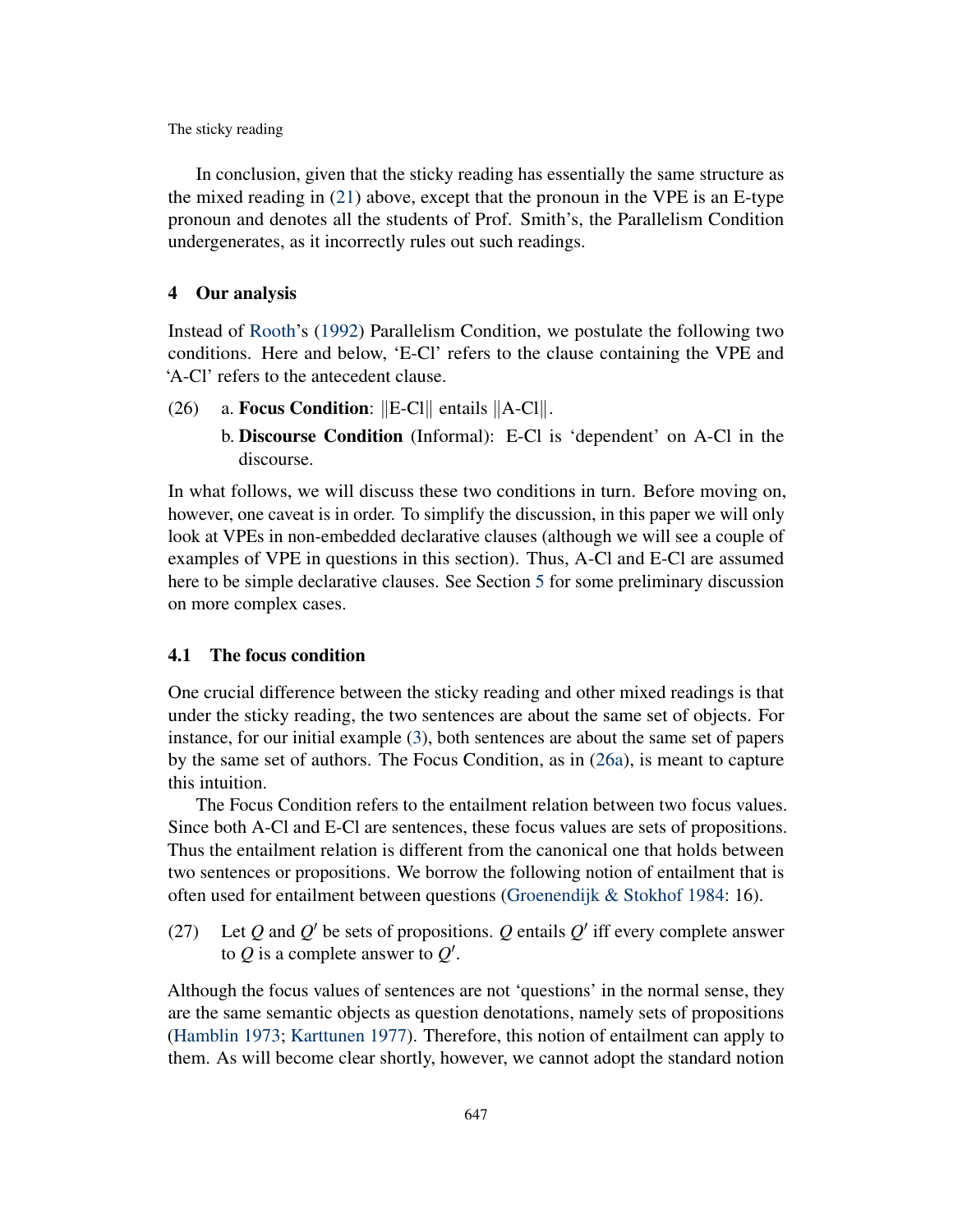of complete answers here, and for the moment, we will leave this issue open, relying on the intuitive notion of complete answers instead.

To illustrate, let us revisit [\(3\)](#page-1-0). We assume that it has the following focus structure, which we believe is the most prominent focus structure (under the sticky reading). Here SMALL CAPS indicate focus prominence, and *F* marks the focused constituent.

(28) [[NONE] $_F$  of the authors]<sup>x</sup> proofread his<sub>x</sub> paper. So [the Editor] $_F$  did.

Then, the focus values of E-Cl and A-Cl are as follows.<sup>[5](#page-0-1)</sup>

- <span id="page-8-1"></span><span id="page-8-0"></span>(29) a.  $\left\| \right\|$  [the Editor]<sub>*F*</sub> did (proofread the authors' papers) $\left\| \right\|$ 
	- $= \{\lambda w. x \text{ proofread the authors' papers in  $w \mid x \in D_e\}$$ 
		- b.  $\left\| \begin{bmatrix} [\text{None}]_F \text{ of the authors} \end{bmatrix}^x \text{ proofread his}_x \text{ paper} \right\|$

$$
= \left\{ \lambda w. Q\left(\lambda x. \begin{array}{c} x \text{ is an} \\ \text{author in } w \end{array}\right) \left(\lambda x. \begin{array}{c} x \text{ proofread} \\ x \text{'s paper in } w \end{array}\right) \middle| Q \in D_{\langle et, \langle et, t \rangle \rangle} \right\}
$$

Every complete answer to [\(29a\)](#page-8-0) is a complete answer to [\(29b\)](#page-8-1), or intuitively, completely knowing who proofread the authors' papers leads to the knowledge of how many of the authors proofread their own papers. Therefore, E-Cl entails A-Cl (although not vice versa).[6](#page-0-1)

Notice that whether the entailment holds crucially relies on the focus structure. Thus, we make the following prediction. When the entire quantifier DP is focused in A-Cl, the sticky reading is unavailable, because [\(29a\)](#page-8-0) does not entail the following. Knowing who proofread the authors' paper will not help us identify who proofread their own paper.

(30)  $\Vert$  [none of the AUthors] $^x_F$  proofread his<sub>x</sub> paper $\Vert$  $= {\lambda w.Q(\lambda x. x)$  proofread *x*'s paper in *w*)  $| Q \in D_{\langle et, t \rangle} \}$ 

This prediction is borne out: the following example lacks the sticky reading.

(31) [None of the AUthors] $_F$  proofread his paper. So the editor did (instead).

Under strict and sloppy readings,  $\Vert E-C \Vert = \Vert A-C \Vert$  generally holds. Consequently, the Focus Condition is satisfied. Furthermore, under unavailable mixed readings, the entailment does not hold, e.g., [\(22\)](#page-6-1) does not entail [\(23\)](#page-6-2) (completely knowing who cited Prof. Smith's paper does not lead to a complete answer to 'Who cited his own paper').

<sup>5</sup> Here we analyse *the editor* as of type *e*, unlike in [\(22\)](#page-6-1), but this is inconsequential.

<sup>6</sup> As remarked above, standard notions of complete answerhood (e.g., proposition *p* is a complete answer to set *Q* of propositions iff for each  $q \in Q$ , *p* entails or contradicts *q*) do not deliver this result, as the distributive reading is assumed to underspecify which person proofread which paper (assuming that *who* is number-neutral and ranges over singularities as well as pluralities). In order to circumvent this problem, we need a stronger notion of complete answers, which specifies how the object plurality *the authors' papers* is distributed over the subject plurality *who*. We leave how to formalise this notion for future research.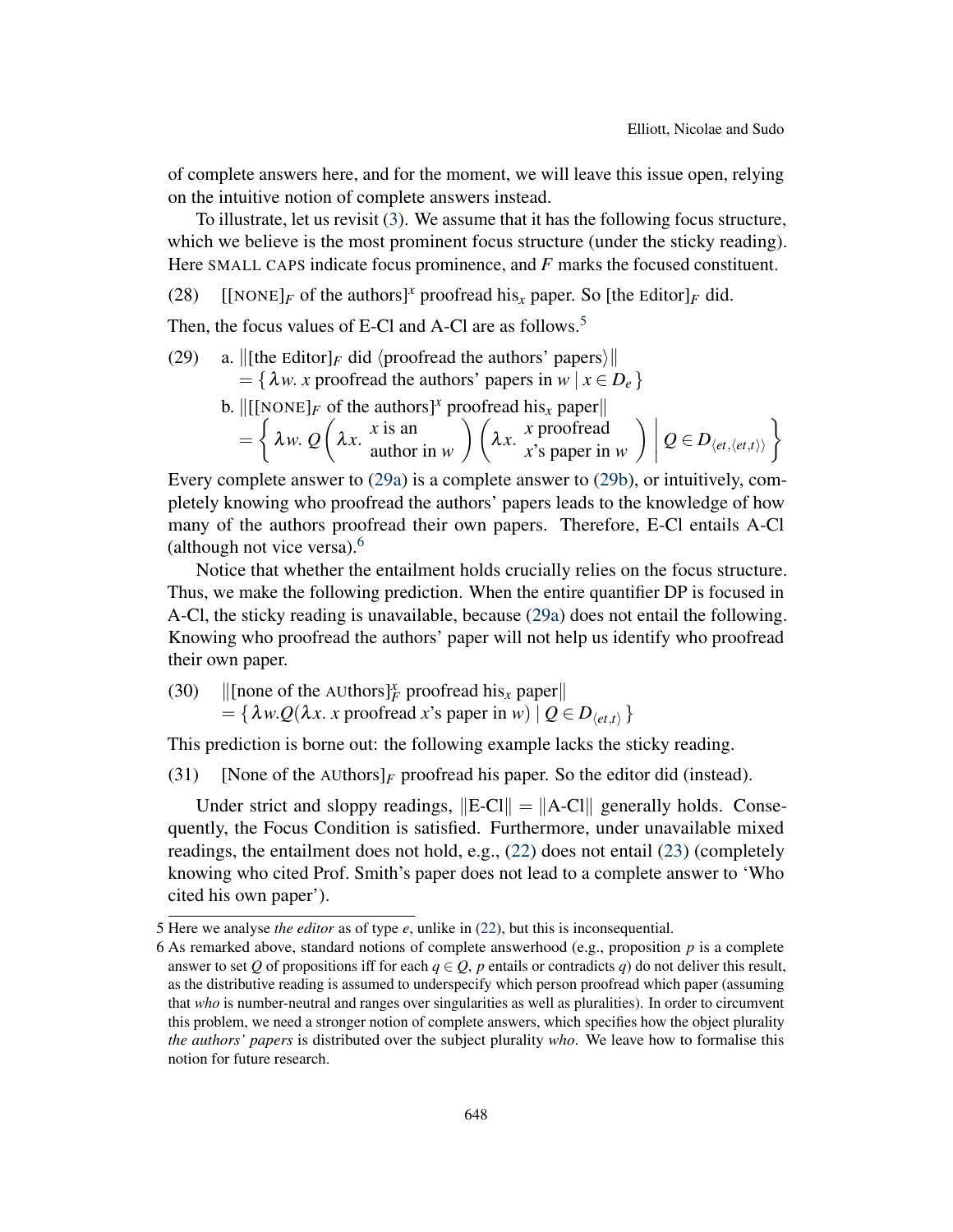Notice that our Focus Condition is weaker than [Rooth'](#page-14-2)s [\(1992\)](#page-14-2) Parallelism Condition, and thus one needs to be careful not to overgenerate. Our second condition, which we show is independently necessary, supplements the Focus Condition and further restricts possible VPE.

# 4.2 The discourse condition

Our second condition, the Discourse Condition, is meant to capture the fact that A-Cl and E-Cl need to stand in a particular type of discourse relation in order for the sticky reading to be possible.

It is independently known that VPE sensitive to discourse relations between A-Cl and E-Cl [\(Kehler](#page-14-7) [2002;](#page-14-7) [Hardt & Romero](#page-13-6) [2004;](#page-13-6) [Kehler & Büring](#page-14-10) [2008\)](#page-14-10).<sup>[7](#page-0-1)</sup> For instance, in the following example taken from [Hardt & Romero](#page-13-6) [2004,](#page-13-6) only one interpretation is possible, despite the fact that there are two potential antecedents for VPE.

<span id="page-9-0"></span>(32) Agnes arrived after John ate. But Bill didn't  $\langle$ \*eat / arrive after John ate $\rangle$ 

We observe that the sticky reading is more limited in distribution than the strict and sloppy readings. One example that illustrates this involves A-Cl and E-Cl answering the same question; this is an instance of two sentences standing in a PARALLEL coherence relation, in the sense of [Kehler](#page-14-7) [2002.](#page-14-7) In such a situation, only strict and sloppy readings are available as shown below.

- <span id="page-9-1"></span>(33) Q1: Who*<sup>x</sup>* proofread his*<sup>x</sup>* (own) paper?
	- A1: [None of the seMANticists]<sup>x</sup> proofread his<sub>x</sub> paper.
	- A2: But one syntactician<sup>y</sup> did  $\langle$  proofread his<sub>v</sub> paper $\rangle$ .
	- A2': #But one syntactician<sup>y</sup> did  $\langle$  proofread them $\rangle$ .

As indicated here,  $A2'$  is not a possible interpretation of the VPE. We explain this observation by using the notion of congruence:

(34) A declarative sentence *S* is congruent to question *Q* (wrt *g*) iff  $\llbracket Q \rrbracket^g = \llbracket S \rrbracket^g$ .

Following [Roberts](#page-14-1) [\(2012\)](#page-14-1), among others, we also assume that each discourse move (assertion or question) is required to be 'discourse-dependent' on some prior discourse move, and that an assertion always answers some prior question that is explicit or implicit in the discourse and that the assertion is congruent to. Let us state this latter constraint as follows.

<sup>7</sup> [Rooth'](#page-14-2)s [\(1992\)](#page-14-2) Parallelism Condition can be seen as a way to capture this, too. That is, regarding the focus value of  $PD_F$  as the question that  $PD_F$  is 'about', it requires there to be some  $PD_A$  that answers it. However, as [Hardt & Romero](#page-13-6) [\(2004\)](#page-13-6) claim, this requirement itself is too weak in light of data like [\(32\)](#page-9-0).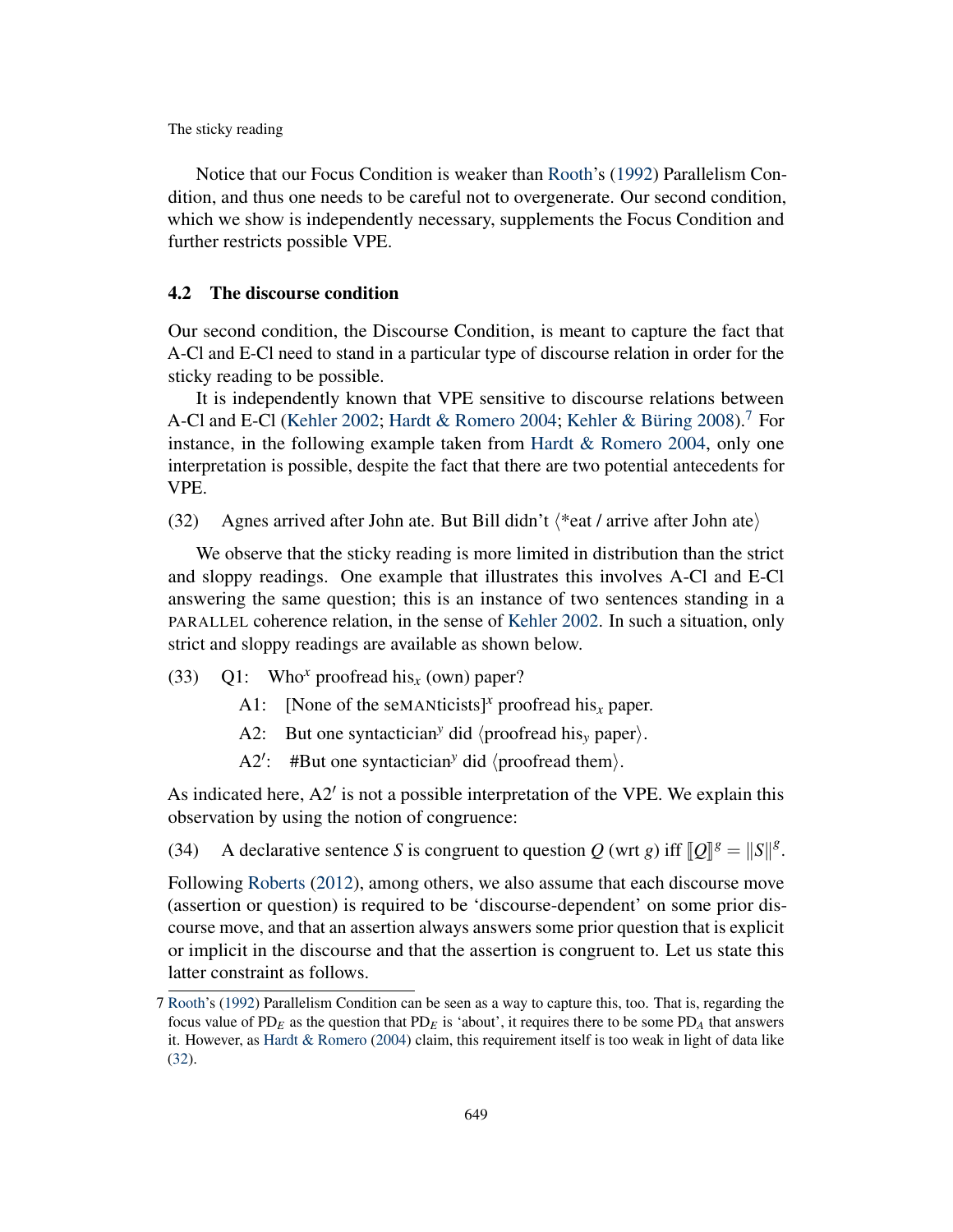<span id="page-10-0"></span>(35) An assertion *A* is discourse-dependent on a question *Q* if *A* is a partial answer to *Q* and *A* is congruent to *Q*.

Coming back to the data in [\(33\)](#page-9-1), the discourse dependencies here are indicated by indentation. That is, all the answers are directly dependent on  $Q1$ . Then  $A2'$ , although satisfying the Focus Condition, is not congruent to Q1, violating the discourse-dependency condition. Therefore it is not a licit discourse move. On the other hand, A1 and A2 are both congruent to Q1 and hence acceptable.

An important consequence of this is that sticky readings should not be found in the canonical examples of VPE of the form 'DP VP, and DP  $\langle VP \rangle$ , too' or 'DP VP, but DP not  $\langle VP \rangle'$ , because in these cases, A-Cl and E-Cl answer the same question 'Who VP?', and [\(35\)](#page-10-0) rules out the sticky reading.

Moreover, the present account makes a number of predictions. Firstly, due to the congruence requirement, an antecedent VP in a question should never license the sticky reading. This prediction is borne out, as shown by the following example.

- (36) Q: [Which of the authors]<sup>x</sup> proofread his<sub>x</sub> paper?
	- A: #The editor did  $\langle$  proofread them $\rangle$ .

On the other hand, the sticky reading is available if the e-site occurs in a question, because [\(35\)](#page-10-0) does not apply to a question, as shown in [\(37\)](#page-10-1).

- <span id="page-10-1"></span>(37) A: [None of the authors]<sup>x</sup> proofread his<sub>x</sub> paper.
	- Q: Then who did  $\langle$  proofread them $\rangle$ ?

We have not yet defined the notion of discourse-dependency for questions. We will come back to this issue immediately below.

Now, let us re-visit the sticky reading of [\(3\)](#page-1-0) to see how the Discourse Condition is satisfied. We analyze this example as involving implicit questions, which are indicated with parentheses in [\(38\)](#page-10-2), broadly following [Roberts'](#page-14-1)s [\(2012\)](#page-14-1) Question under Discussion theory of information structure. Or, to put it differently, when one judges this example, one accommodates these questions.

- <span id="page-10-2"></span>(38) Q1: ([Which of the authors]<sup>x</sup> proofread his<sub>x</sub> paper?)
	- A1: [NONE of the authors]<sup>x</sup> proofread his<sub>x</sub> paper.
	- Q2: (So then who (else) proofread the authors' papers?)
		- A2: The editor did  $\langle$  proofread them $\rangle$  instead.

Notice that the two assertions answer two different questions, which are both implicit here. Notice also that we represent Q2 as dependent on Q1. This is a crucial assumption here, which relates to the notion of discourse dependency for questions.

[Roberts](#page-14-1) [\(2012\)](#page-14-1) focuses her attention to cases where one question is a more specific question of the other in the sense of contextual entailment between questions,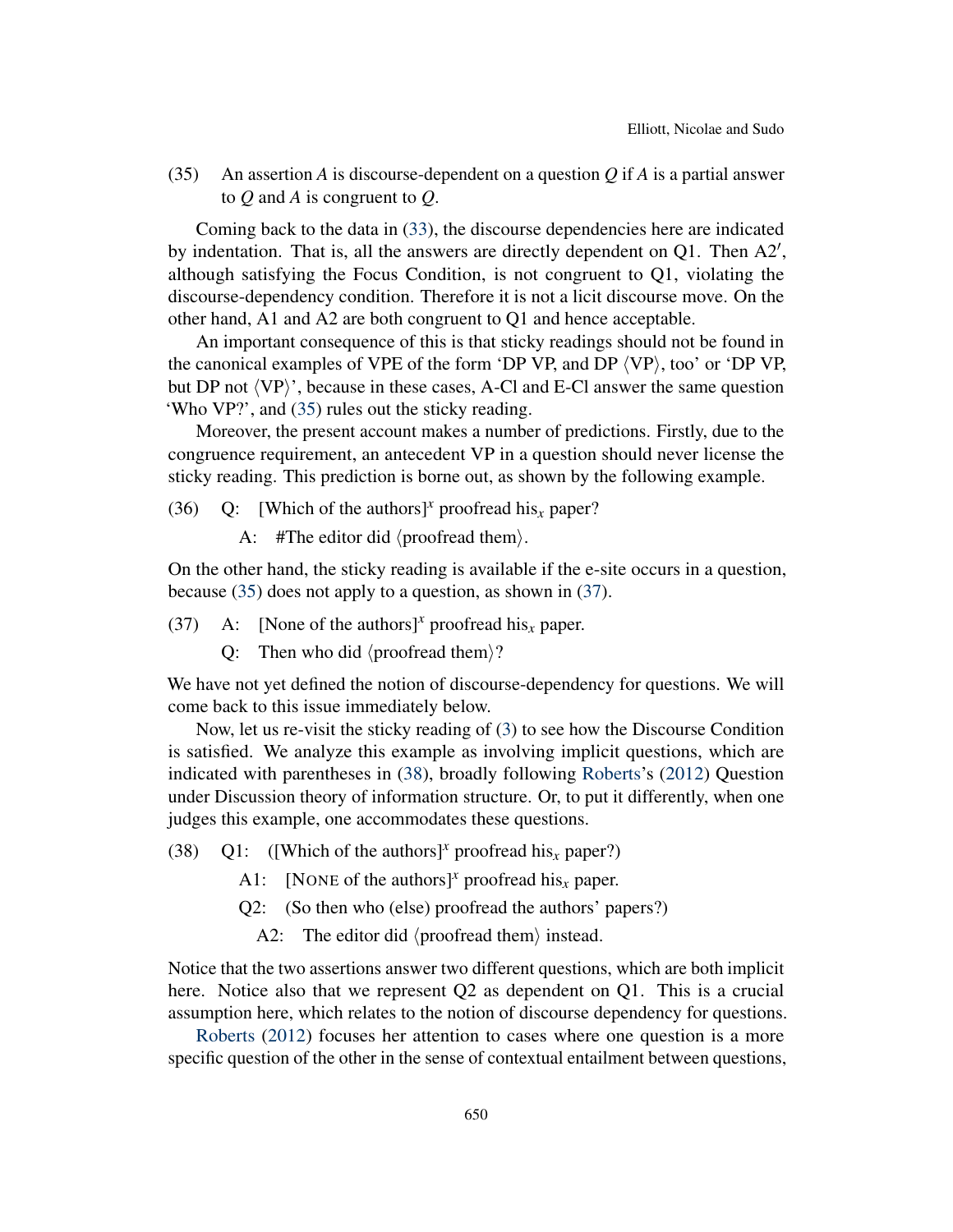but to account for cases like [\(38\)](#page-10-2), we need a more general notion of discoursedependency between questions. To this end, we propose to extend [Roberts'](#page-14-1)s theory by defining the notion of a Follow-up Question (FuQ) as follows (this is a tentative list of FuQs; see [Kehler](#page-14-8) [2011](#page-14-8) and [Keshet](#page-14-11) [2013](#page-14-11) for related ideas).

### (39) Follow-up Question

A question  $Q$  is a Follow-up Question to another question  $Q'$  (in a discourse *D*), if any of the following is the case:

- a. Subquestion:  $Q'$  has not been completely answered in *D* and  $Q'$  contextually entails *Q*.
- b. **Reason:** A partial answer  $p$  to  $Q'$  has been given in  $D$  before  $Q$  such that a partial answer to *Q* explains *p*.
- c. Consequence: A partial answer p to Q has been given in D before  $Q'$  such that  $p$  explains a partial answer to  $Q'$ .
- d. Concessive: A partial answer  $p$  to  $Q$  has been given in  $D$  before  $Q'$ , and  $p$ makes a partial answer to  $Q'$  unlikely.

Using this, we define discourse-dependency between question as follows:

<span id="page-11-0"></span>(40) Question *Q*2 is discourse-dependent on question *Q*1 iff *Q*2 is a FuQ to *Q*1.

Here is an example illustrating how this works.

(41) Q1: Who is going to NY?

|               | A1: Each of the girls is going to NY. |  |
|---------------|---------------------------------------|--|
| (reason)      | $Q2$ : Why are they all going to NY?  |  |
|               | A2: In order to attend SALT.          |  |
| (subquestion) | Q3: Are the boys also going to NY?    |  |

A3: No, only Bill is going to NY.

Similarly, in  $(38)$ , Q2 is a **consequence** FuQ of Q1.

Now, capitalising on the above two notions of discourse-dependency between assertions and questions in [\(35\)](#page-10-0) and [\(40\)](#page-11-0), we formalise the Discourse Condition on VPE as follows. Recall that in the present paper, we only analyse cases where both A-Cl and E-Cl are assertions.

(42) Discourse Condition (formal): The question that E-Cl is discourse-dependent on must be discourse-dependent on the question that A-Cl is discoursedependent on.

As one can see, this is satisfied in [\(38\)](#page-10-2).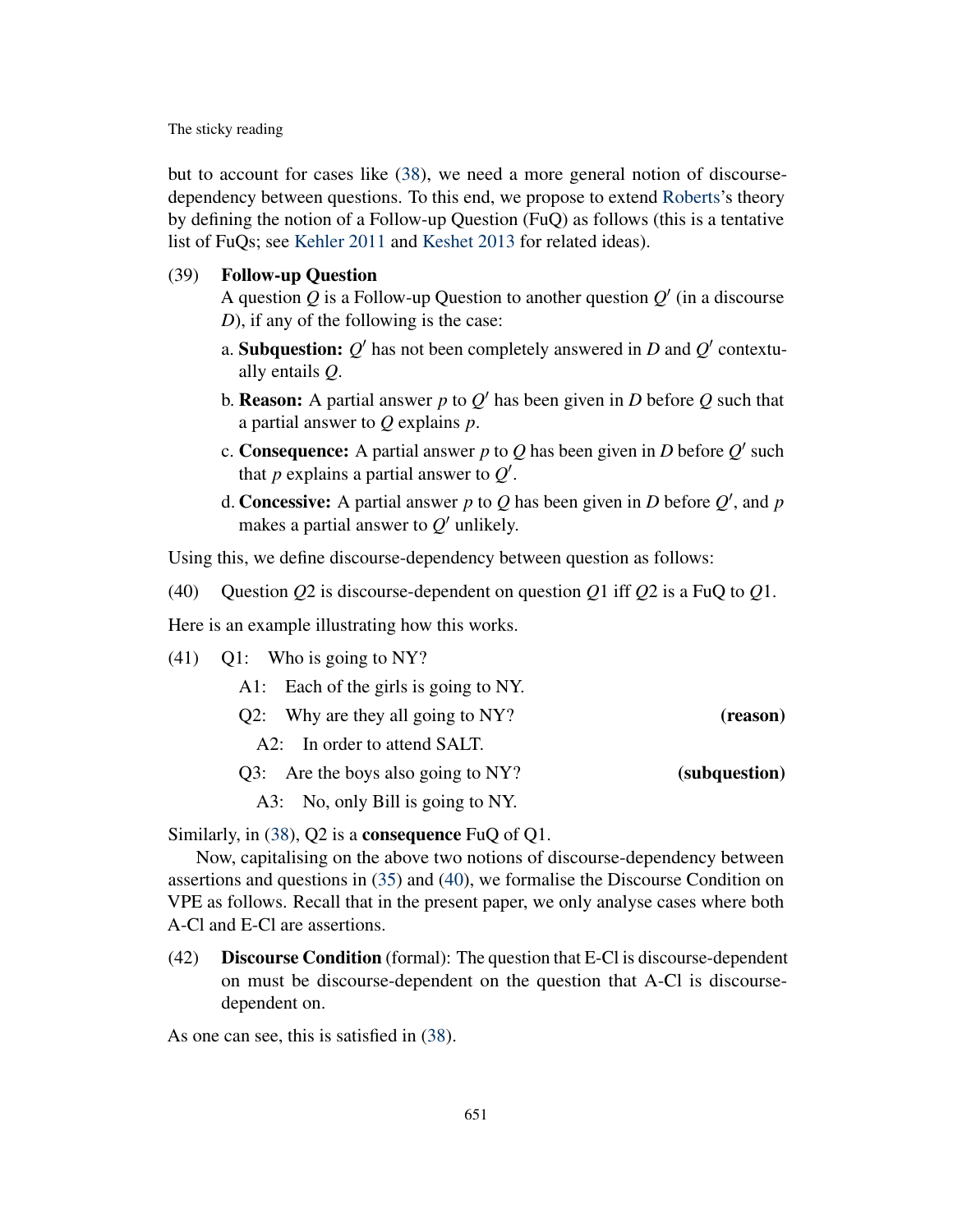### <span id="page-12-0"></span>5 Conclusions and further issues

The most important contribution of the present paper is that it identifies the sticky reading as a third reading of VPE whose antecedent VP contains a pronoun. We argued that being a type of mixed reading, the sticky reading poses a serious challenge to existing theories of VPE, which rule out all mixed readings by requiring parallel binding. To account for the sticky reading, we proposed two conditions on VPE, the Focus Condition and the Discourse Condition, repeated below in [\(43\)](#page-12-1). In particular, the latter accounts for the requirement that the antecedent VP be found in a discourse move that stands in a particular dependency relation with the discourse move containing the VPE. We formalised this dependency relation in an extension of [Roberts'](#page-14-1)s [\(2012\)](#page-14-1) QuD framework.

- <span id="page-12-1"></span>(43) a. Focus Condition:  $\Vert E\text{-}Cl\Vert$  entails  $\Vert A\text{-}Cl\Vert$ .
	- b. Discourse Condition: The question that E-Cl is discourse-dependent on must be discourse-dependent on the question that A-Cl is discoursedependent on.

Our current theory is admittedly still preliminary and leaves a number of issues open. One of them is to define the proper notion of complete answerhood and question entailment, as briefly discussed above. Another remaining issue is how to extend the present system to non-declarative sentences, e.g., [\(37\)](#page-10-1). In the following, we mention two additional shortcomings of the present formalisation.

#### 5.1 Existential quantifiers

Our theory as it stands now fails to account for sticky readings involving existential quantifiers, such as [\(5\)](#page-2-1). Here is another such example.

(44) [SOME<sub>F</sub> of the authors]<sup>x</sup> didn't proofread their<sub>x</sub> papers. So [the Editor]<sub>F</sub> did.

The second sentence has a reading where the editor proofread those papers whose authors did not proofread them. This reading is not accounted for since the focus values of the two clauses do not stand in an entailment relation. More specifically, the focus values are the following:

(45) 
$$
\|\text{E-C1}\| = \left\{ \lambda w. \begin{array}{c} x_e \text{ proofread the papers by the authors} \\ \text{who didn't proofread their paper in } w \end{array} \right\}
$$

(46) 
$$
||A-C1|| = \left\{ \lambda w. Q_{\langle et, \langle et, t \rangle \rangle} \left( \lambda x. \begin{array}{c} x \text{ is an} \\ \text{author in } w \end{array} \right) \left( \lambda x. \begin{array}{c} x \text{ didn't proofread} \\ x \text{'s paper in } w \end{array} \right) \right\}
$$

Clearly, knowing who proofread a subset of the relevant papers does not completely answer who proofread their own paper in the general case.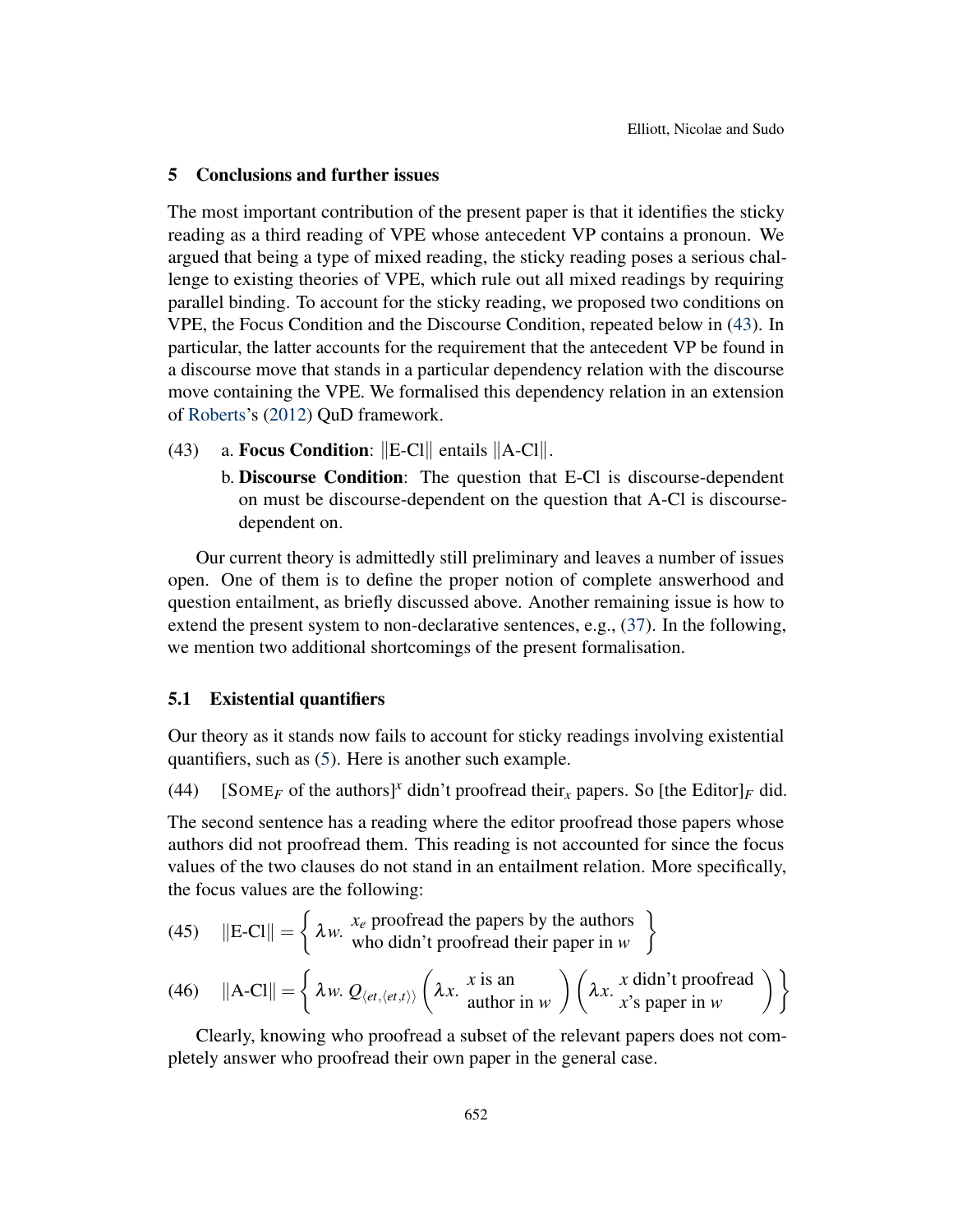This problem arises because the definite term in E-Cl is anaphoric to the existential quantifier in A-Cl, but this anaphoric relation is ignored in the computation of the Focus Condition. We think that a promising modification of the present system would be to dynamicize the notion of entailment so as to capture the anaphoric relation, but this is not at all a trivial matter, and we need to leave it for another occasion (but see Elliott  $&$  Sudo [to appear](#page-13-7) for discussion of related issues, and an attempt at a dynamicized identity condition).

#### 5.2 Intra-sentential cases

Another shortcoming of our theory is that it cannot account for sticky readings within sentences, such as the following.

(47) If [none of the authors]<sup>x</sup> proofread his<sub>x</sub> paper, the editor will  $\langle$  proofread the authors' papers $\rangle$ .

In order to account for such examples in our framework, it is necessary to extend the entire QuD framework by defining 'discourse-dependency' among embedded sentences. This might be doable, especially once the system is completely dynamicised, but this is not at all a simple issue, especially regarding how to define the meanings of connectives. For this reason, this needs to await another occasion (see [Kehler](#page-14-8) [2011](#page-14-8) and [Keshet](#page-14-11) [2013](#page-14-11) for related discussion).

### References

- <span id="page-13-3"></span>Beck, Sigrid & Uli Sauerland. 2000. Cumulation is needed: A reply to Winter (2000). *Natural Language Semantics* 8(4). 349–371.
- <span id="page-13-2"></span><span id="page-13-0"></span>Büring, Daniel. 2005. *Binding Theory*. Cambridge: Cambridge University Press.
- Dalrymple, Mary, Stuart M. Shieber & Fernando C. N. Pereira. 1991. Ellipsis and higher-order unification. *Linguistics and Philosophy* 14(4). 399–452.
- <span id="page-13-7"></span>Elliott, Patrick D. & Yasu Sudo. to appear. E-type readings of quantifiers under ellipsis. In *Proceedings of Sinn und Bedeutung 20*, .
- <span id="page-13-1"></span>Fiengo, Robert & Robert May. 1994. *Indices and Identity*, vol. 24 Linguistic Inquiry Monographs. MIT press.
- <span id="page-13-4"></span>Groenendijk, Jeroen & Martin Stokhof. 1984. *Studies on the semantics of questions and the pragmatics of answers*: University of Amsterdam dissertation.
- <span id="page-13-5"></span>Hamblin, Charles Leonard. 1973. Questions in Montague English. *Foundations of Language* 10. 41–53.
- <span id="page-13-6"></span>Hardt, Daniel & Maribel Romero. 2004. Ellipsis and the structure of discourse. *Journal of Semantics* 21. 375–414.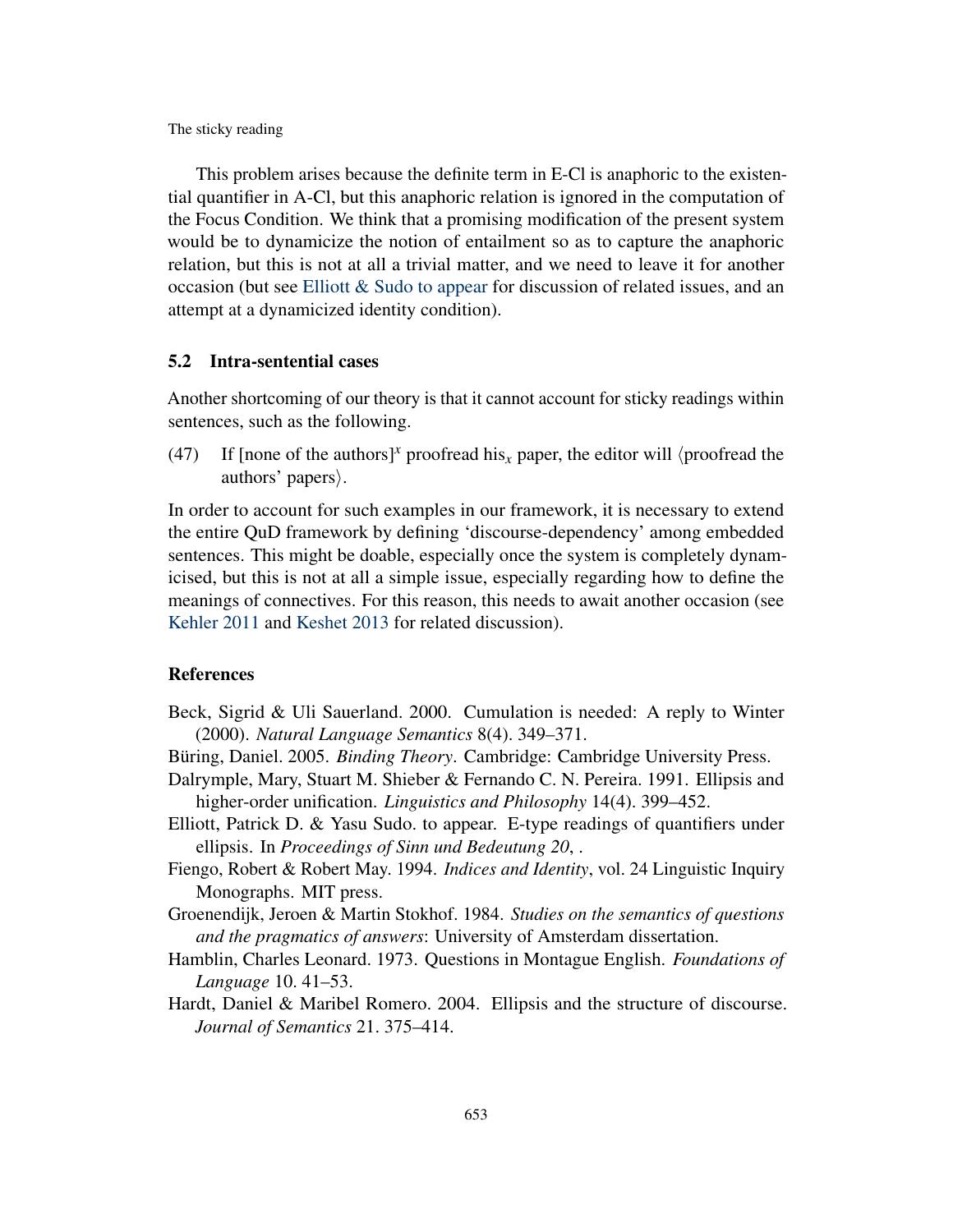- <span id="page-14-3"></span>Heim, Irene & Angelika Kratzer. 1998. *Semantics in Generative Grammar*. Oxford: Blackwell.
- <span id="page-14-9"></span>Karttunen, Lauri. 1977. Syntax and semantics of questions. *Linguistics and Philosophy* 1. 3–44.
- <span id="page-14-7"></span>Kehler, Andrew. 2002. *Coherence, Reference, and the Theory of Grammar*. Stanford: CSLI.
- <span id="page-14-8"></span>Kehler, Andrew. 2011. Cohesion and coherence. In Klaus von Heusinger, Claudia Maiernborn & Paul Portner (eds.), *Semantics: An International Handbook of Natural Language Meaning*, vol. 2, 1963–1987. de Gruyter Mouton.
- <span id="page-14-10"></span>Kehler, Andrew & Daniel Büring. 2008. Be bound or be disjoint. In Anisa Schardl, Martin Walkow & Muhammad Abdurrahman (eds.), *Proceedings of NELS 38*, 487–501. Amherst, MA: GSLA.
- <span id="page-14-6"></span>Keshet, Ezra. 2008. Telescoping and scope economy. In Charles B. Chang & Hannah J. Haynie (eds.), *Proceedings of WCCFL 26*, 324–331. Cascadilla.
- <span id="page-14-11"></span>Keshet, Ezra. 2013. Sloppy identity unbound. In Todd Snider (ed.), *Semantics and Linguistic Theory (SALT) 23*, 412–431. LSA.
- <span id="page-14-4"></span>Lappin, Shalom. 1992. The syntactic basis of ellipsis resolution. In Steve Berman & Arild Hestvik (eds.), *Proceedings of the Stuttgart Workshop on Ellipsis, Arbeitspapiere des Sonderforschungsbereich 340*, Bericht Nr. 29-1992.
- <span id="page-14-5"></span>Poesio, Massimo & Alessandro Zucchi. 1992. On telescoping. In Chris Barker & David Dowty (eds.), *Semantics and Linguistic Theory (SALT) 2*, 347–367. LSA.
- <span id="page-14-1"></span>Roberts, Craige. 2012. Information structure: Towards an integrated formal theory of pragmatics. *Semantics and Pragmatics* 5. 1–69.
- <span id="page-14-2"></span>Rooth, Matts. 1992. Ellipsis redundancy and reduction redundancy. In Steve Berman & Arild Hestvik (eds.), *Proceedings of the Stuttgart Ellipsis Workshop*, 1–26.
- <span id="page-14-0"></span>Sag, Ivan A. 1976. *Deletion and logical form*: Massachusetts Institute of Technology dissertation.